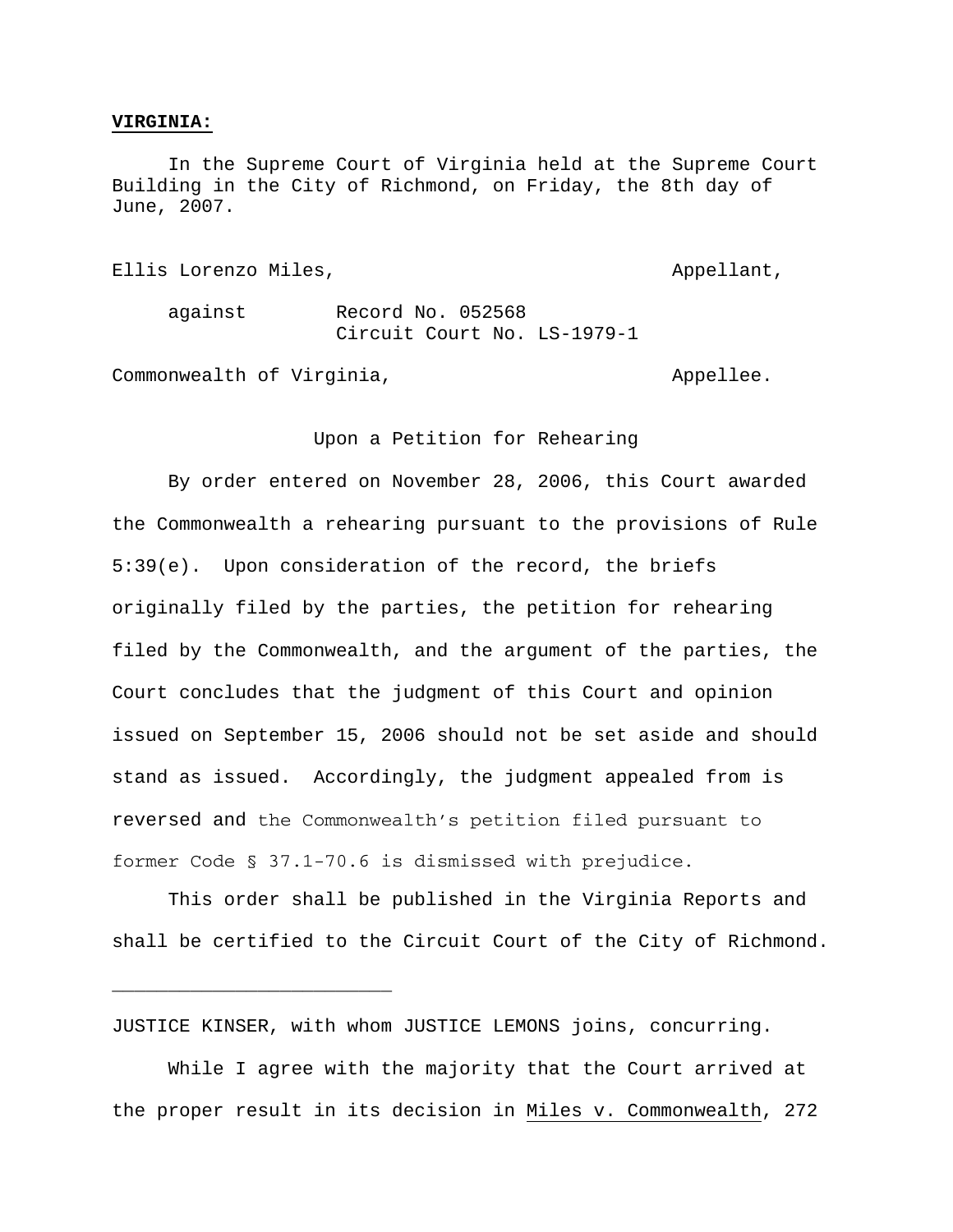Va. 302, 634 S.E.2d 330 (2006), I write separately because, in my view, the rationale underlying that opinion is overbroad and unnecessary to dispose of the issues presented in this case.

The Commonwealth's own witness, Dr. Christine A. Nogues, testified that Ellis Lorenzo Miles' score on the Rapid Risk Assessment for Sex Offender Recidivism (RRASOR) was inaccurately calculated as four instead of three. At oral argument before this Court, the Commonwealth conceded that, if Miles had initially received a score of three on the RRASOR, the Commonwealth would not have forwarded his name to the Commitment Review Committee pursuant to former Code § 37.2-903(C) and would not have initiated any further proceedings under the Sexually Violent Predators Act (the Act), against Miles.

 Since Miles has a substantial liberty interest at stake, see Townes v. Commonwealth, 269 Va. 234, 240, 609 S.E.2d 1, 4 (2005), in my view, the Commonwealth should not be allowed to proceed with its petition to have Miles declared a sexually violent predator under the Act when its own expert witness admitted the initial scoring that caused Miles name to be forwarded to the Commitment Review Committee for further assessment was inaccurate. That reason alone requires dismissal of the Commonwealth's petition. Thus, it is not necessary for the majority to decide whether a "correctly computed score" is a "condition precedent" to initiating proceedings under the Act to have an inmate declared a sexually violent predator. The

2